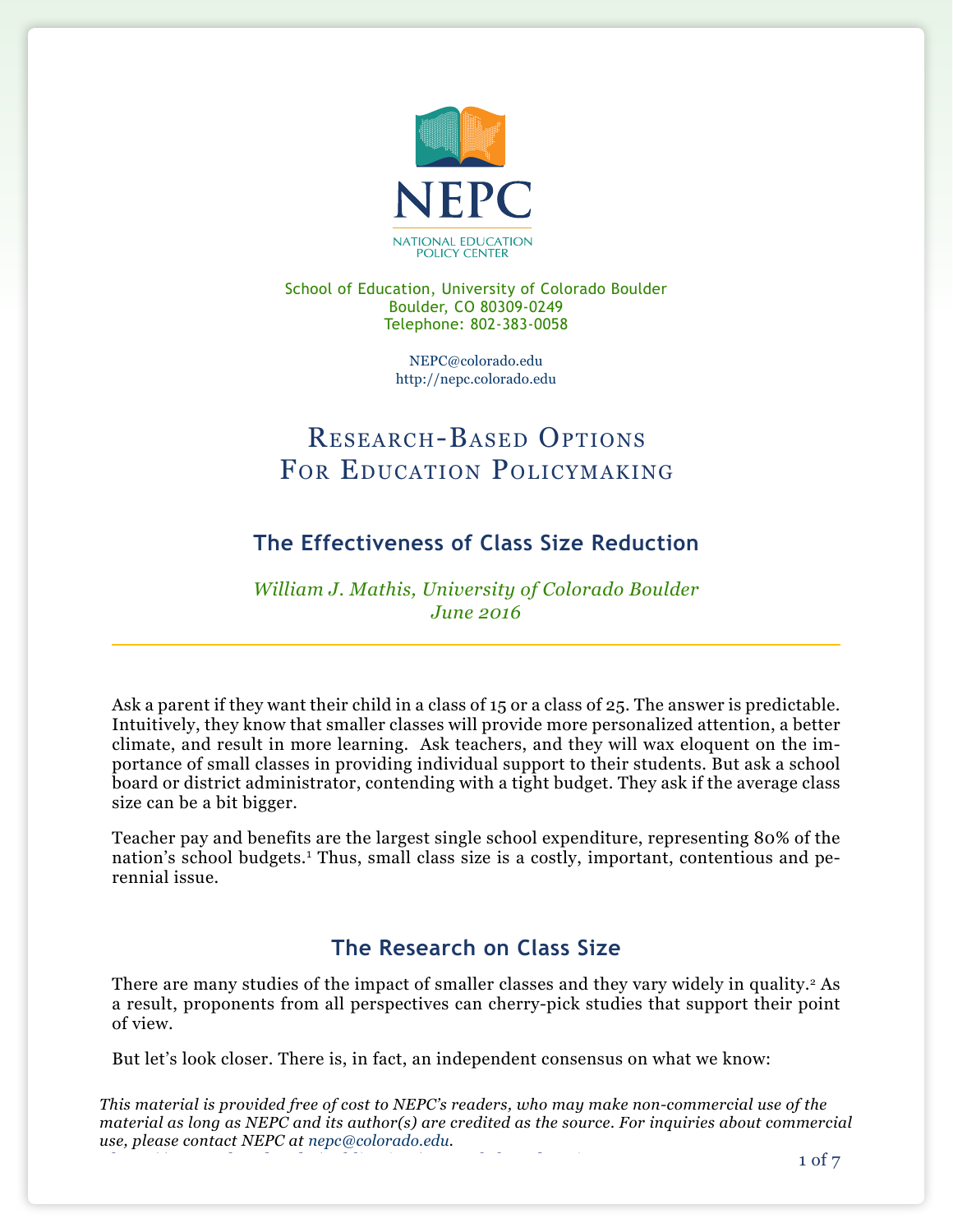One of the earliest influential meta-studies was by Glass and Smith in 1979.3 They statistically analyzed 300 reports involving almost 900,000 students. Once the class size fell below about 15, learning increased progressively as class size became smaller.

The most prominent study supporting smaller class sizes was the Tennessee STAR (Student/ Teacher Achievement Ratio) experiment. The STAR experiment was a four-year statewide random-assignment experiment. Students in Kindergarten in the same schools were randomly assigned to classes of 13-15; to classes of 22-25 with a teacher's aide; or to classes of 25 without a teacher's aide. In the early studies, these students were followed through grade 3. In practice, the small classes ranged in size from 13-18 and the large classes from 22-28. It is worth noting that even the larger classes were smaller than most classes in those grades in Tennessee at the time. The smaller classes performed substantially better by the end of second grade in test scores, grades, and fewer disciplinary referrals.4

The gains lasted. The students that had been assigned to smaller classes were more likely to graduate in four years, more likely to go to college, and more likely to get a degree in a STEM field. The positive effect was twice as large for poor and minority students, and thus narrowed the achievement gap. The original STAR study and follow-up reports, called the *Lasting Benefits Studies*, and subsequent *Project Challenge* <sup>5</sup> had an impact in the political arena. President Bill Clinton proposed a \$12 billion class size reduction program in his 1998 State of the Union address that was subsequently adopted by Congress.

Molnar *et al*. (1996-2001), in a well-designed series of five annual evaluations of the Wisconsin SAGE (Student Achievement Guarantee in Education) class size reduction program utilizing a quasi-experimental design, reproduced the STAR results.<sup>6</sup> With class sizes of 15, they found significant and substantial effect sizes of 0.2 standard deviations, indicating that class size was a very effective school improvement strategy. Gains were greatest for African-American students, and teachers reported better classroom climates and fewer discipline problems. The continuation of small class sizes into the higher grades increased its impact. But cost considerations resulted in class size reduction activities being concentrated in the lower grades, mostly among economically deprived and children of color.7

Over the years, Erik Hanushek of the Hoover Institute has taken a more skeptical look. He performed a "meta-analysis" of 277 studies in 1997, claiming that class size reduction was not an effective school reform strategy. He argued that class sizes have dropped over the last half of the twentieth century with no corresponding increase in achievement scores.<sup>8</sup> In summary,

Surely class size reductions are beneficial in specific circumstances —for specific groups of students, subject matters, and teachers. Second, class size reductions necessarily involve hiring more teachers, and teacher quality is much more important than class size in affecting student outcomes. Third, class size reduction is very expensive, and little or no consideration is given to alternative and more productive uses of those resources.9 (p. 5)

Hanushek's analysis was criticized on methodological grounds in that he gave more weight to studies that showed no impact from lowering class size, while also treating weak studies as equivalent to those that were experimental and/or of much higher quality. He was also questioned about his claim that teacher quality was more important than class size in affecting student outcomes. Moreover, in re-analyzing the Tennessee STAR data, Alan Krueger not only concluded that class size reduction had economic benefits that outweighed the costs, and even within the large cohort of 22 to 25 students, the smaller the class, the better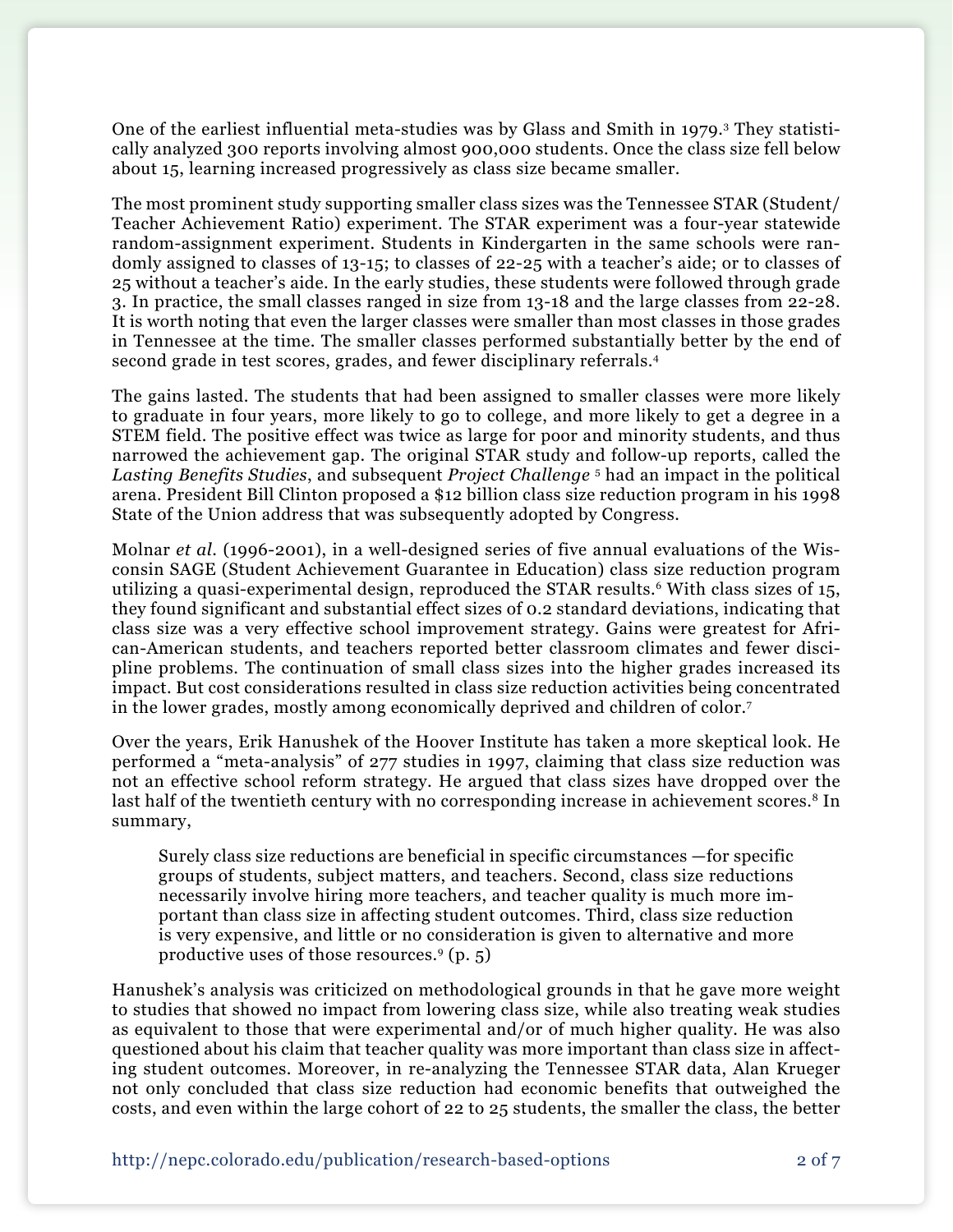the student outcomes.10 Mosteller also reported sustained effects and "the effect size for minorities was about double that for majorities."<sup>11</sup>

Krueger noted, as have many others, that class size reduction most benefits minority and disadvantaged students, and would be expected to narrow the racial achievement gap by about one-third. He also estimated that the economic gains of smaller classes in the early grades outweighed the costs two to one.<sup>12</sup> While experimental studies have not been done for the middle and upper grades, there are many controlled studies, including longitudinal studies, showing gains in student outcomes for smaller classes at these grade levels.13 Many of these studies also show improvements in student engagement, lower drop-out rates and better non-cognitive skills. One longitudinal study revealed that smaller classes in eighth grade led to improvements in persistence and self-esteem, and that for urban schools, the economic benefits from investing in smaller classes would likely save nearly twice the cost. A study done for the US Department of Education analyzed the achievement levels of students in 2,561 schools, as measured by performance on the NAEP (national) exams. After controlling for student background, the only objective factor found to be positively correlated with student performance was class size. Student achievement was even more strongly linked to smaller classes in the upper grades.<sup>14</sup>

In recent work (2015), Jackson, Johnson and Persico investigated the effects of school finance reform in 28 states. They followed the infusion of new money between 1970 and 2010, and found, "…a 10% increase in per-pupil spending each year for all 12 years of public school leads to 0.27 more completed years of education, 7.25 percent higher wages, and a 3.67 percentage-point reduction in the annual incidence of adult poverty ." They concluded that the gains were achieved primarily by lower student-to-teacher ratios, increases in teacher salaries, and longer school years. Gains were strongest for economically disadvantaged children and were sufficient to eliminate from two-thirds to one hundred percent of the adult outcome gaps (i.e. - wages, education level, percent in poverty) between those raised in poor and non-poor families.15

Overall, the literature on class size reduction is clear and positive. The "overwhelming majority" of peer-reviewed papers find it an effective strategy.<sup>16</sup>

## **Further Policy Considerations**

#### **Supply of Teachers**

An oft-heard reservation about class-size reduction is that there are not enough well-qualified teachers to make the system work. However, in California's billion dollar Class Size Reduction initiative, achievement increased for all groups, but there was little or no evidence that the need to hire more teachers led to lower quality teachers in the long run. When the Los Angeles Unified School District needed to triple its hiring of elementary teachers following the state's class-size reduction initiative, there was no reduction in mean teacher effectiveness.17 In addition, some studies point to lower teacher attrition rates when class sizes are reduced, which would likely lead to a more experienced and effective teaching force overall.18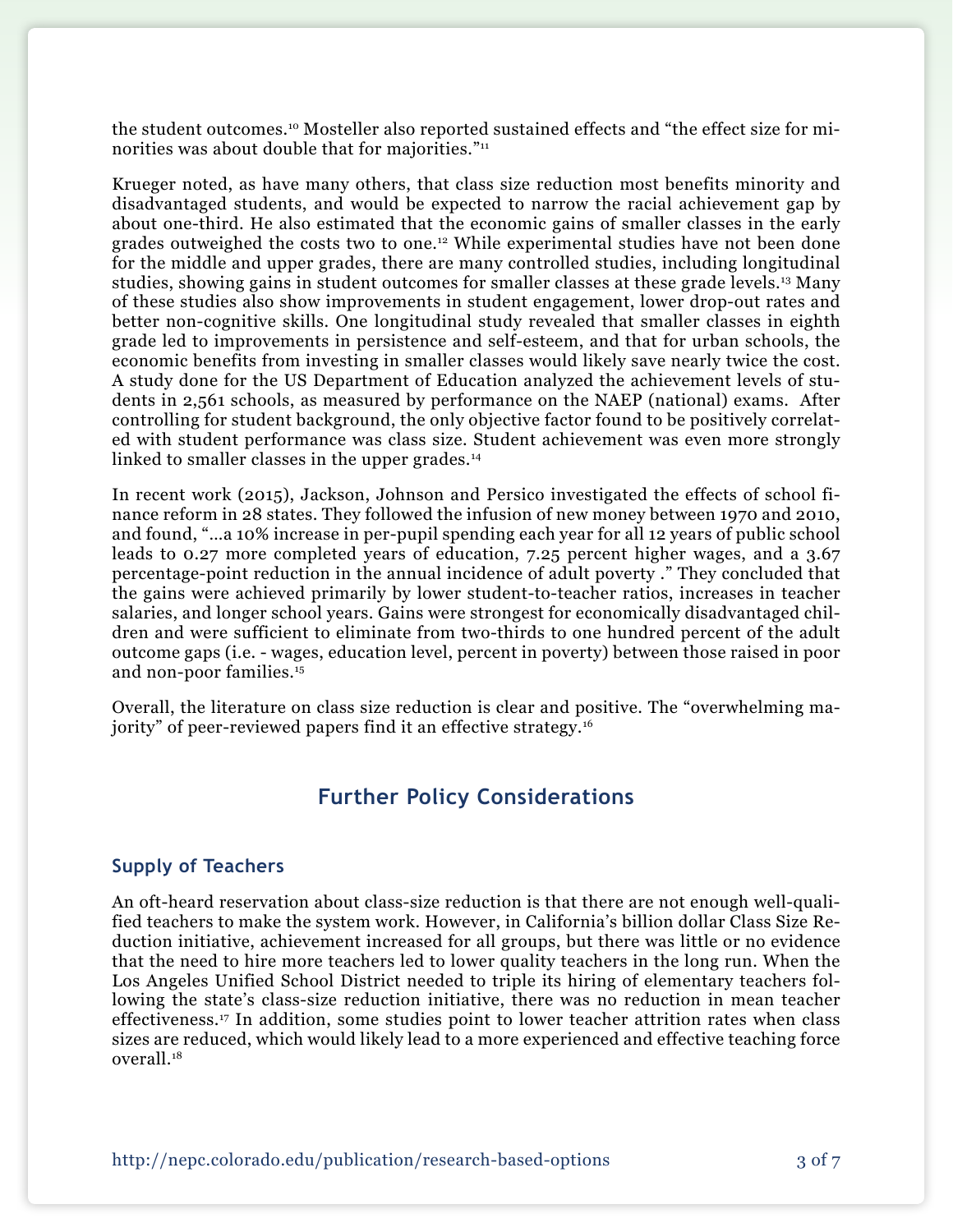#### **Wash-Out Effects**

Most of the research has been conducted in the early grades  $(K-3)$ . This led some to questioning whether the effects are lasting or are cost-effective.19 Though Harris contended the effects wash out by seventh grade,<sup>20</sup> Krueger and Schanzenbach found gains in college entrance exams and especially among minority students. In fact, they concluded that small classes through eighth grade cut the achievement gap by 54%.21 Dynarski, *et al*. found gains in college attendance, graduation rate, and a higher likelihood of graduating with a STEM degree.22 Jackson, Johnson and Persico found sustained long-term social and economic effects in their 28-state work. Chetty, *et al* found that students from smaller classes in kindergarten had a greater likelihood of attending college, owning a home and holding a 401K more than 20 years later.<sup>23</sup>

#### **Non-Cognitive Effects**

In addition to the gains listed above, college attendance, graduation rate, student engagement, persistence and self-esteem is reported as higher.<sup>24</sup> The gains in test scores are attributed to the greater individualization of instruction, better classroom control and, thus, better climate. Teachers have more time for individual interactions with children, consulting with parents, and giving greater attention to grading papers.25

#### **As Compared to Other Reforms**

There is little evidence indicating that other reforms would be more effective at a lower  $cost.^{26}$  While teacher quality is undoubtedly important, those who argue that improving teacher quality would be more cost-effective present no comparative data from experimental or controlled studies.

### **Recommendations**<sup>27</sup>

- • Class size is an important determinant of student outcomes, and one that can be directly determined by policy. All else being equal, lowering class sizes will improve student outcomes.
- The payoff from class-size reduction is greater for low-income and minority children. Conversely, increases in class size are likely to be especially harmful to these populations -- who are already more likely to be subjected to large classes.
- While lowering class size has a demonstrable cost, it may prove the more cost-effective policy overall particularly for disadvantaged students. Money saved today by increasing class sizes will likely result in additional substantial social and educational costs in the future.<sup>28</sup>
- Generally, class sizes of between 15 and 18 are recommended but variations are indicated. For example, band and physical education may require large classes while special education and some laboratory classes may require less.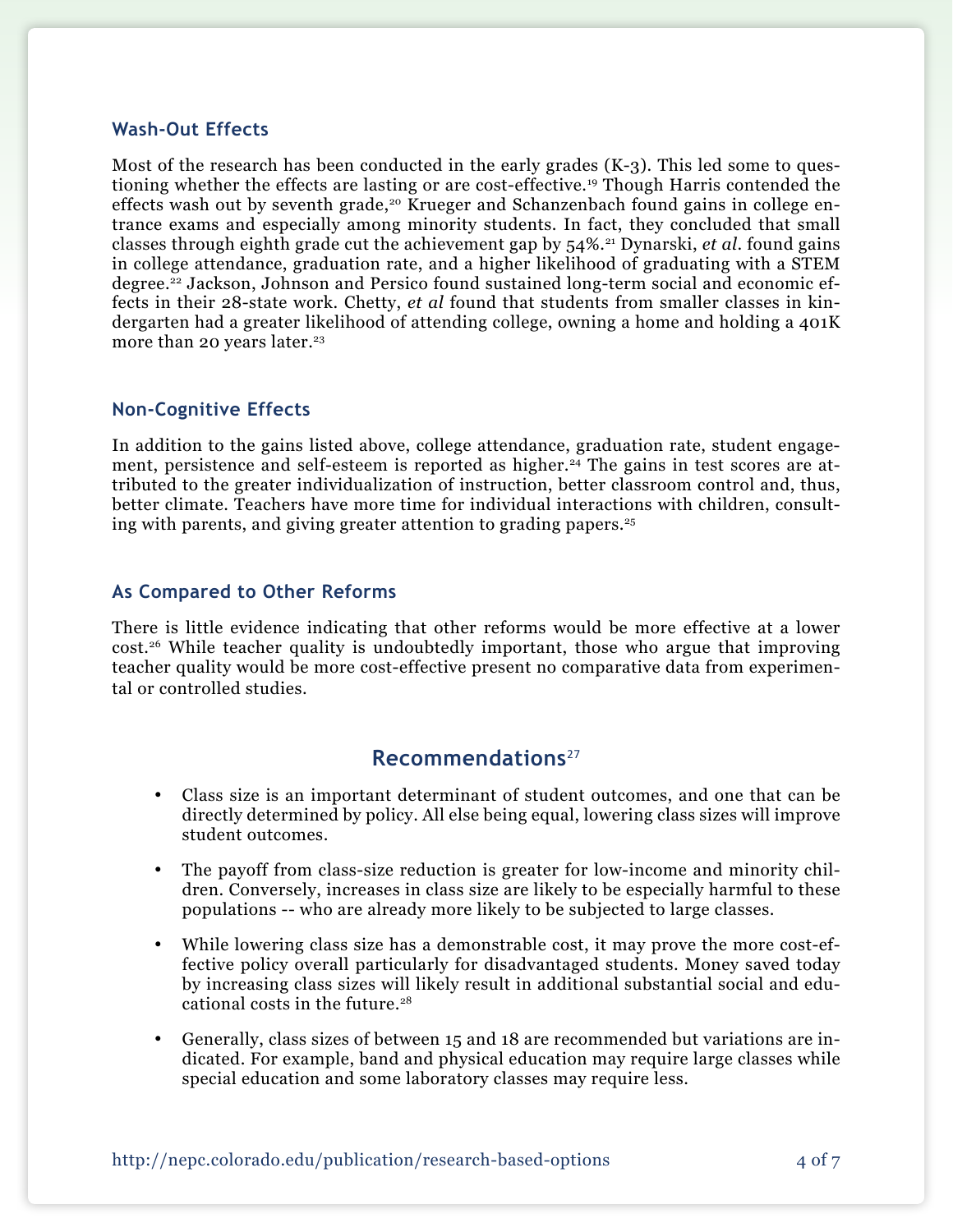### **Notes and References**

- 1 *Public School Expenditures* (2016, May). Washington, DC: National Center for Education Statistics. Retrieved May 26, 2016, from [http://nces.ed.gov/programs/coe/indicator\\_cmb.asp](http://nces.ed.gov/programs/coe/indicator_cmb.asp)
- 2 Glass, G.V., & Smith, M.L. (1979). Meta-analysis of research on class size and achievement. *Educational Evaluation and Policy Analysis, 1*(1), 2-16.

Chingos, M. & Whitehurst, G. (2011). *Class Size: What research says and what it means for state* [policy.](http://policy.Washington) [Washington](http://policy.Washington), DC: Brown Center on Education Policy at the Brookings Institution. Retrieved May 28, 2016, from [http://www.brookings.edu/research/papers/2011/05/11](http://www.brookings.edu/research/papers/2011/05/11-class-size-whitehurst-chingos)-class-size-whitehurst-chingos

- 3 Glass, G.V., & Smith, M.L. (1979). Meta-analysis of research on class size and achievement. *Educational Evaluation and Policy Analysis, 1*(1), 2-16.
- 4 Finn, J.D. & Achilles, C.M. (1999). Tennessee's class size study: Findings, implications, and [misconceptions.](http://misconceptions.Educational) *[Educational](http://misconceptions.Educational) Evaluation and Policy Analysis*, *21*(2), 97-110.
- 5 Mostellar, F.(May 2008). The Tennessee Study of Class Size in the Early School Grades. *The Future of Children*. pp 113-126. Retrieved June 8, 2016, from [https://www.princeton.edu/futureofchildren/publications/docs/05\\_02\\_08.pdf](https://www.princeton.edu/futureofchildren/publications/docs/05_02_08.pdf)
- 6 Molnar, A., Smith, P., Zahorik, J., Palmer, A., Halbach, A., & Ehrle, K. (1999). Evaluating the SAGE program: A pilot program in targeted pupil-teacher reduction in Wisconsin. *Educational Evaluation and Policy Analysis, 21*(2), 165-77. Retrieved May 28, 2016, from<http://epsl.asu.edu/sage/documents/evalsage.pdf>

Maier, P., Molnar, A., Percy, S., Smith, P., & Zahorik, J. (1997, December). *First Year Results of the Student Achievement Guarantee in Education Program*. Milwaukee, WI: Center for Education Research, Analysis, and Innovation. Retrieved June 7, 2016, from <http://nepc.colorado.edu/publication/first-year-results-student-achievement-guarantee-education-program>

 Molnar, A., Smith, P., & Zahorik, J. (1998, December). *1997-98 Evaluation Results of the Student Achievement Guarantee in Education (SAGE) Program*. Milwaukee, WI: Center for Education Research, Analysis, and Innovation. Retrieved June 7, 2016, from [http://nepc.colorado.edu/publication/1997-98](http://nepc.colorado.edu/publication/1997-98-evaluation-results-student-achievement-guarantee-education-sage-program) [evaluation-results-student-achievement-guarantee-education-sage-program](http://nepc.colorado.edu/publication/1997-98-evaluation-results-student-achievement-guarantee-education-sage-program)

Molnar, A., Smith, P., & Zahorik, J. (1999, December). Evaluation Results of the Student Achievement Guarantee in Education (SAGE) Program, 1998-99. Milwaukee, WI: Center for Education Research, Analysis, and Innovation. Retrieved June 7, 2016, from [http://nepc.colorado.edu/publication/1998-99-evaluation](http://nepc.colorado.edu/publication/1998-99-evaluation-results-of-student-achievement-guarantee-education-sage-program)[results-of-student-achievement-guarantee-education-sage-program](http://nepc.colorado.edu/publication/1998-99-evaluation-results-of-student-achievement-guarantee-education-sage-program)

 Zahorik, J., Smith, P., & Molnar, A. (2000, December). *1999-2000 Evaluation Results of the Student Achievement Guarantee in Education (SAGE) Program*. Milwaukee, WI: Center for Education Research, Analysis, and Innovation. Retrieved June 7, 2016, from [http://nepc.colorado.edu/publication/1999-2000](http://nepc.colorado.edu/publication/1999-2000-evaluation-results-student-achievement-guarantee-education-sage-program) [evaluation-results-student-achievement-guarantee-education-sage-program](http://nepc.colorado.edu/publication/1999-2000-evaluation-results-student-achievement-guarantee-education-sage-program)

 Molnar, A., Smith, P., & Zahorik, J. (2001, December). *2000-2001 Evaluation Results of the Student Achievement Guarantee in Education (SAGE) Program*. Milwaukee, WI: Center for Education Research, Analysis, and Innovation. Retrieved June 7, 2016, from [http://nepc.colorado.edu/publication/2000-2001](http://nepc.colorado.edu/publication/2000-2001-evaluation-results-student-achievement-guarantee-education-sage-program) [evaluation-results-student-achievement-guarantee-education-sage-program](http://nepc.colorado.edu/publication/2000-2001-evaluation-results-student-achievement-guarantee-education-sage-program)

7 Betts, J.R. & Shkolnik, J.L. (1999). The behavioral effects of variations in class size: The case of math teachers. *Educational Evaluation and Policy Analysis*, *21*(2), 193-213.

Rice, J.K. (1999). The impact of class size on instructional strategies and the use of time in high school mathematics and science courses. *Educational Evaluation and Policy Analysis*, *21*(2), 215-229.

- 8 Hanushek, E. (1997). Assessing the Effects of School Resources on Student Performance: An Update. *Educational Evaluation and Policy Analysis*, *19*(2), 141-164.
- 9 Hanushek, E. (February 1998). *The evidence on class size*. Occasional Paper Number 98-1. Wallis Institute of Political Economy. University of Rochester. Retrieved May 28, 2016, from [http://hanushek.stanford.edu/](http://hanushek.stanford.edu/sites/default/files/publications/Hanushek%201998%20HouseTestimony%20Class%20Size.pdf)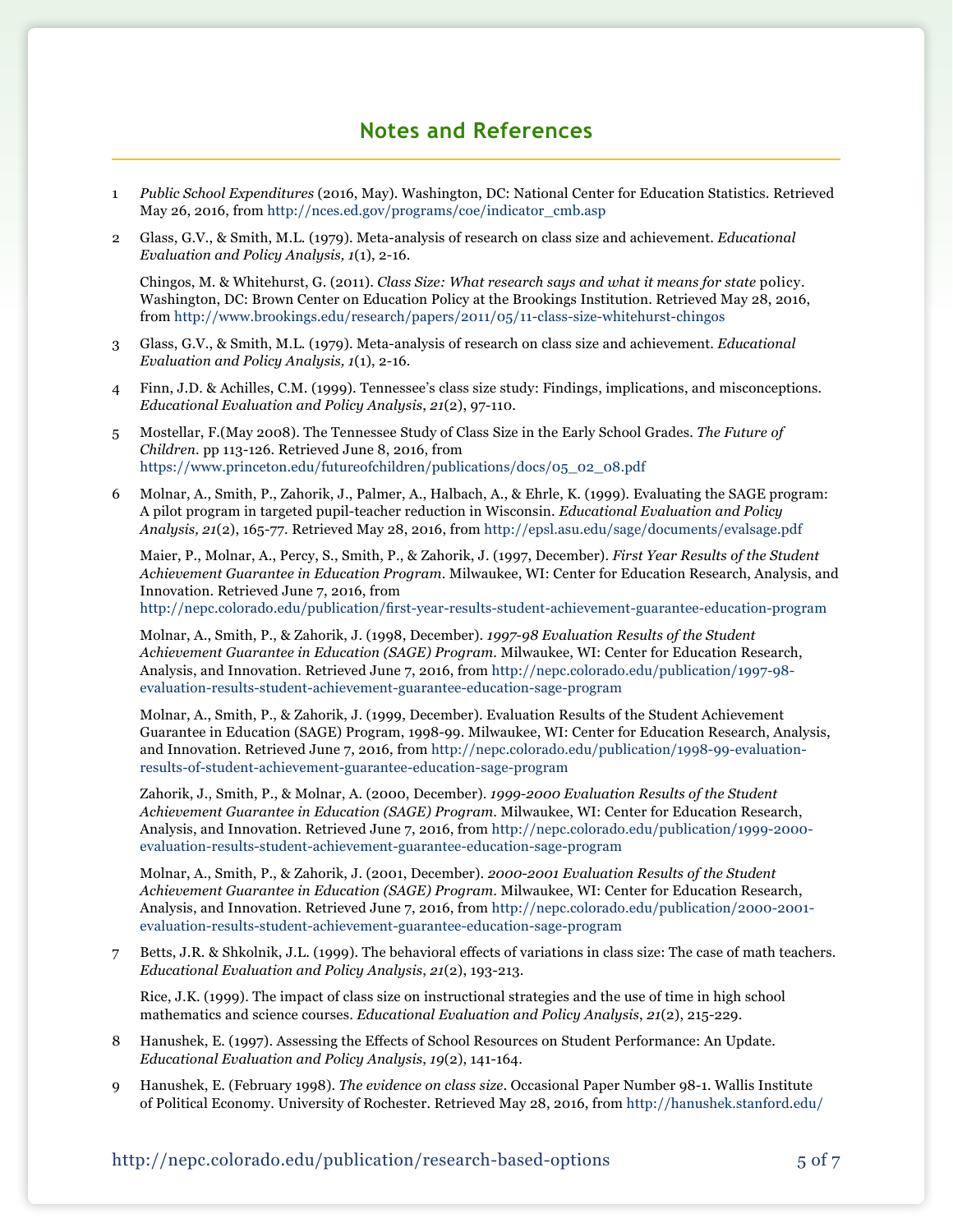[sites/default/files/publications/Hanushek%201998%20HouseTestimony%20Class%20Size.pdf](http://hanushek.stanford.edu/sites/default/files/publications/Hanushek%201998%20HouseTestimony%20Class%20Size.pdf)

Hanushek, E. (2002). Evidence, Politics and the Class Size Debate. In L. Mishel & R. Rothstein (Eds.), *The Class Size Debate.* Washington, DC: Economic Policy Institute. Retrieved June 5, 2016, from <http://hanushek.stanford.edu/sites/default/files/publications/Hanushek%202002%20ClassSizeDebate.pdf>

- 10 Krueger, A. (2002) *Economic Considerations and Class Size*. NBER Working Paper No. 8875. Retrieved June 5, 2016, from<http://www.nber.org/papers/w8875>
- 11 Mostellar, F. (2008, May). The Tennessee Study of Class Size in the Early School Grades. *The Future of Children, 5*(2), 117. Retrieved June 8, 2016, from [https://www.princeton.edu/futureofchildren/publications/docs/05\\_02\\_08.pdf](https://www.princeton.edu/futureofchildren/publications/docs/05_02_08.pdf)
- 12 Krueger, A. (2002). A Response to Eric Hanushek's "Evidence Politics, and the Class Size debate." In L. Mishel & R. Rothstein (Eds.), *The Class Size Debate.* Washington, DC: Economic Policy Institute. Retrieved June 5, 2016, from <http://hanushek.stanford.edu/sites/default/files/publications/Hanushek%202002%20ClassSizeDebate.pdf>
- 13 Dustmann, C., *et al*. (2015). Class Size, Education and Wages. *Journal of Labor Economics 33*(3), [711-750.](http://711-750.Fredriksson)

[Fredriksson,](http://711-750.Fredriksson) P,, Öckert, B., & Oosterbeek, H. (2011). *Long-Term Effects of Class Size*. IZA Discussion Paper # 5879. Retrieved June 6, 2016, from<http://ftp.iza.org/dp5879.pdf>

Babcock, P. & Betts, J. (2009). Reduced Class Distinctions: Effort, Ability, and The Education Production Function. *Journal of Urban Economics, 65*, 314-322. Retrieved June 6, 2016, from [http://econweb.ucsd.edu/~jbetts/Pub/A60%20babcock%20and%20betts%20JUE%202009.pdf](http://econweb.ucsd.edu/~jbetts/Pub/A60%20babcock%20and%20betts%20JUE%202009.pdf )

Blatchford, P., Bassett, P., & Brown, P. (2008). *Do low attaining and younger students benefit most from small classes? Results from a systematic observation study of class size effects on pupil classroom engagement and teacher pupil interaction*. Paper delivered to the American Educational Research Association Annual Meeting, New York. Retrieved June 6, 2016, from [http://www.classsizematters.org/wp-content/uploads/2011/04/Blatchford\\_2008.pdf](http://www.classsizematters.org/wp-content/uploads/2011/04/Blatchford_2008.pdf)

- 14 McLaughlin, D. & Drori, G. (2000). *School-Level Correlates of Academic Achievement: Student Assessment Scores in SASS Public Schools.* U.S. Department of Education. National Center for Education Statistics NCES 303. Retrieved June 6, 2016, from <http://nces.ed.gov/pubs2000/2000303.pdf>
- 15 Jackson, C.K., Johnson, R.C., & Persico, C. (2015). *The effects of school spending on educational and economic outcomes: Evidence from school finance reforms* (No. w20847). Cambridge, MA: National Bureau of Economic Research. Retrieved June 1, 2016, from<http://www.nber.org/papers/w20847>
- 16 Zyngier, D. (2014). Class size and academic results, with a focus on children from culturally, linguistically and economically disenfranchised communities**.** *Evidence Base 2014(1).* Retrieved June 5, 2016, from <http://www.classsizematters.org/wp-content/uploads/2014/05/EvidenceBase2014Issue1.pdf>
- 17 Jepsen, C. & Rivken, S.(2009). Class Reduction and Student Achievement: The Potential Tradeoff between Teacher Quality and Class Size. *Journal of Human Resources*, *44*(1), 223-250.

Gordon, R.,, Kane, T. and Staiger, D. (April 2006). *Identifying Effective Teachers Using Performance on the Job*. Hamilton Project, Retrieved June 6, 2016 from [http://www.brookings.edu/views/papers/200604hamilton\\_1.pdf](http://www.brookings.edu/views/papers/200604hamilton_1.pdf)

18 Isenberg, E. (2010, February), *The Effect Of Class Size On Teacher Attrition: Evidence From Class Size Reduction Policies In New York State*, [US Census Bureau Center for Economic Studies, Paper No. CES-](http://papers.ssrn.com/sol3/papers.cfm?abstract_id=1557228)[WP-10-05](http://papers.ssrn.com/sol3/papers.cfm?abstract_id=1557228).

Bohrnstedt, G. & Stecher, B. (2002, September). *What We Have Learned About Class Size Reduction in California, Technical Appendix, APPENDIX C: Class Size Reduction and Teacher Migration*. Retrieved June 6, 2016, from [http://www.classiz.org/techreport/CSRYear4\\_final.pdf](http://www.classize.org/techreport/CSRYear4_final.pdf)

- 19 Clinton Demands \$1.4 Billion to Reduce Class Size. (1999, April). *Education Reporter*, *159*. Retrieved May 30, 2016, from [http://www.eagleforum.org/educate/1999/apr99/class\\_size.html](http://www.eagleforum.org/educate/1999/apr99/class_size.html)
- 20 Harris, D. (2007). Class Size and School Size: Taking the Trade-Offs Seriously, In Frederick Hess and Tom Loveless (Eds.), *Brookings Papers on Education Policy 2006-2007* (137-61). Washington, DC: Brookings